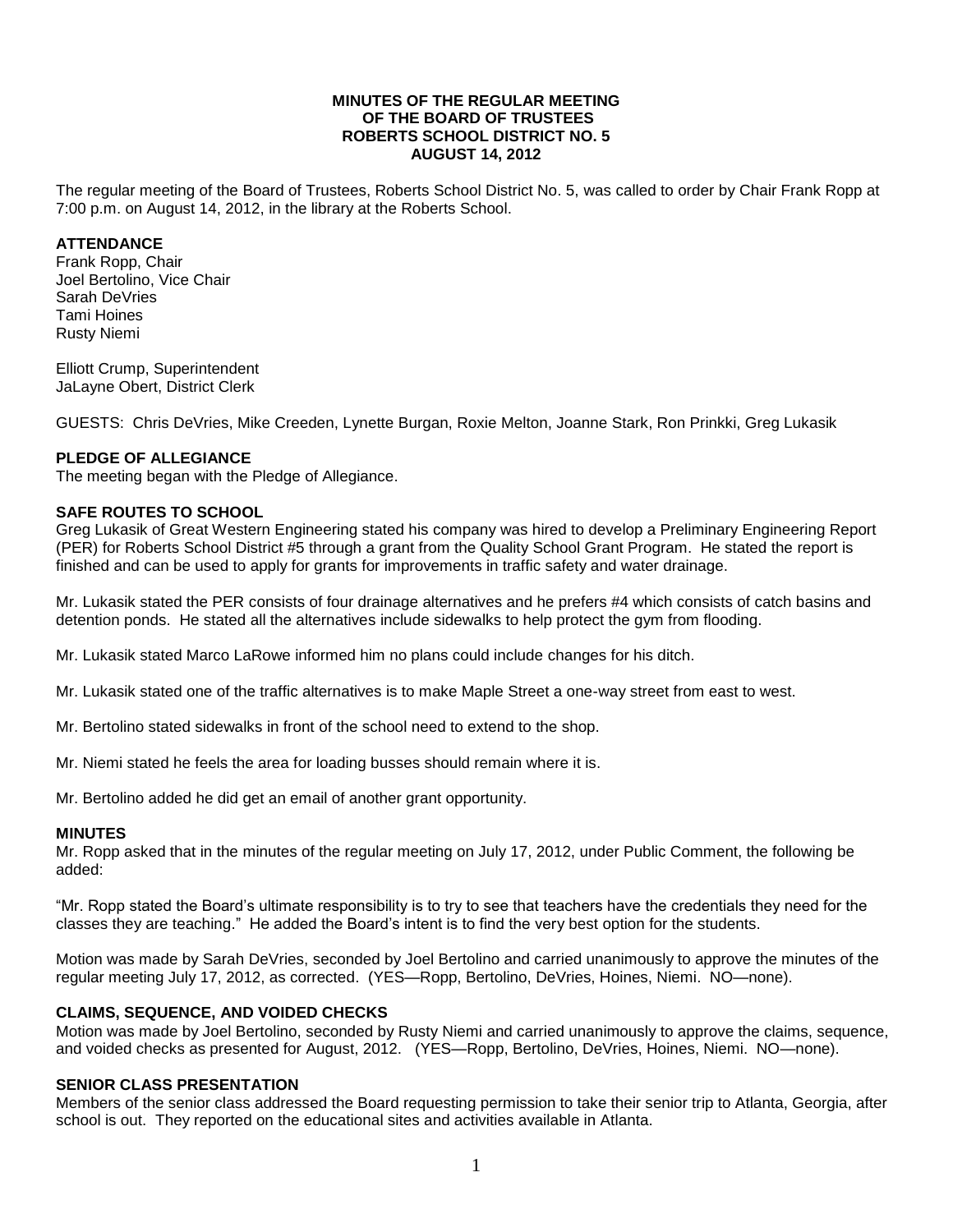Roxie Melton stated the trip would consist of ten days, in which fifteen venues would be visited. She stated Lynette Burgan, Jené Reinhardt and she would be chaperoning the trip. She added the class has about \$8500 and will need to raise another \$5,000.

Mr. Bertolino asked that the Board be updated throughout the year on plans for the trip.

Motion was made by Rusty Niemi, seconded by Joel Bertolino and carried unanimously to approve the request by the senior class for a senior trip to Atlanta, Georgia, after school is out and to keep the Board updated on progress of plans throughout the year. (YES—Ropp, Bertolino, DeVries, Hoines, Niemi. NO—none).

## **OLD BUSINESS**

Mr. Crump stated the Board discussed hiring a concessions coordinator last month but there were no applications for the position. He stated Lynette Burgan spoke with him and put in a proposal for the senior class to do concessions for all high school games. He added BPA may be interested in opening the BPA store for junior high games.

Mr. Crump stated traditionally concessions has been a junior class fundraiser and the three juniors may want to join in to do some fundraising.

Mr. Ropp stated in Red Lodge, the juniors and seniors take a trip together every other year.

Mr. Crump recommended accepting Lynette Burgan's proposal for concessions this year, with the juniors given an opportunity to participate. He added we will probably come back to hiring a coordinator after this year.

Motion was made by Tami Hoines, seconded by Sarah DeVries and carried unanimously to accept Lynette Burgan's proposal for the senior class to do concessions this year for high school games with the stipulation the juniors be allowed to participate if they so desire. (YES—Ropp, Bertolino, DeVries, Hoines, Niemi. NO—none).

# **RECESS**

Mr. Ropp called for a short recess at 8:05 p.m. and returned the meeting to regular session at 8:10 p.m.

#### **PERSONNEL**

ASSISTANT COOK POSITION – Mr. Crump stated last month the Board voted to hire Lynette Burgan for the Assistant Cook position. He stated since that time she and Joanne Stark came to him with a proposal for job sharing the position between Mrs. Burgan and Liz Kaufman, which would free up time for Mrs. Burgan for concessions.

Joanne Stark stated she feels the arrangement would work well and all parties are excited about the opportunity.

Mr. Crump stated his recommendation is to allow the assistant cook position to be split between Lynette Burgan (Monday, Tuesday, Wednesday) and Liz Kaufman (Thursday, Friday).

Motion was made by Joel Bertolino, seconded by Rusty Niemi and carried unanimously to, at the request of the parties involved, change the assistant cook position for Lynette Burgan to a 3/5 time position. (YES—Ropp, Bertolino, DeVries, Hoines, Niemi. NO—none).

Motion was made by Joel Bertolino, seconded by Rusty Niemi and carried unanimously to hire Liz Kaufman for the 2/5 time assistant cook position. (YES—Ropp, Bertolino, DeVries, Hoines, Niemi. NO—none).

SPECIAL EDUCATION TEACHER – Mr. Crump recommended the Board offer the special education teaching position to Abigail Reed at \$28236.60.

Motion was made by Sarah DeVries, seconded by Tami Hoines and carried unanimously to offer the special education teaching position to Abigail Reed at \$28236.60. (YES—Ropp, Bertolino, DeVries, Hoines, Niemi. NO—none).

RESIGNATION – Mr. Crump recommended the Board accept the letter of resignation from Nikki Easthouse as special education aide.

Motion was made by Sarah DeVries, seconded by Rusty Niemi and carried unanimously to accept the letter of resignation from Nikki Easthouse. (YES—Ropp, Bertolino, DeVries, Hoines, Niemi. NO—none).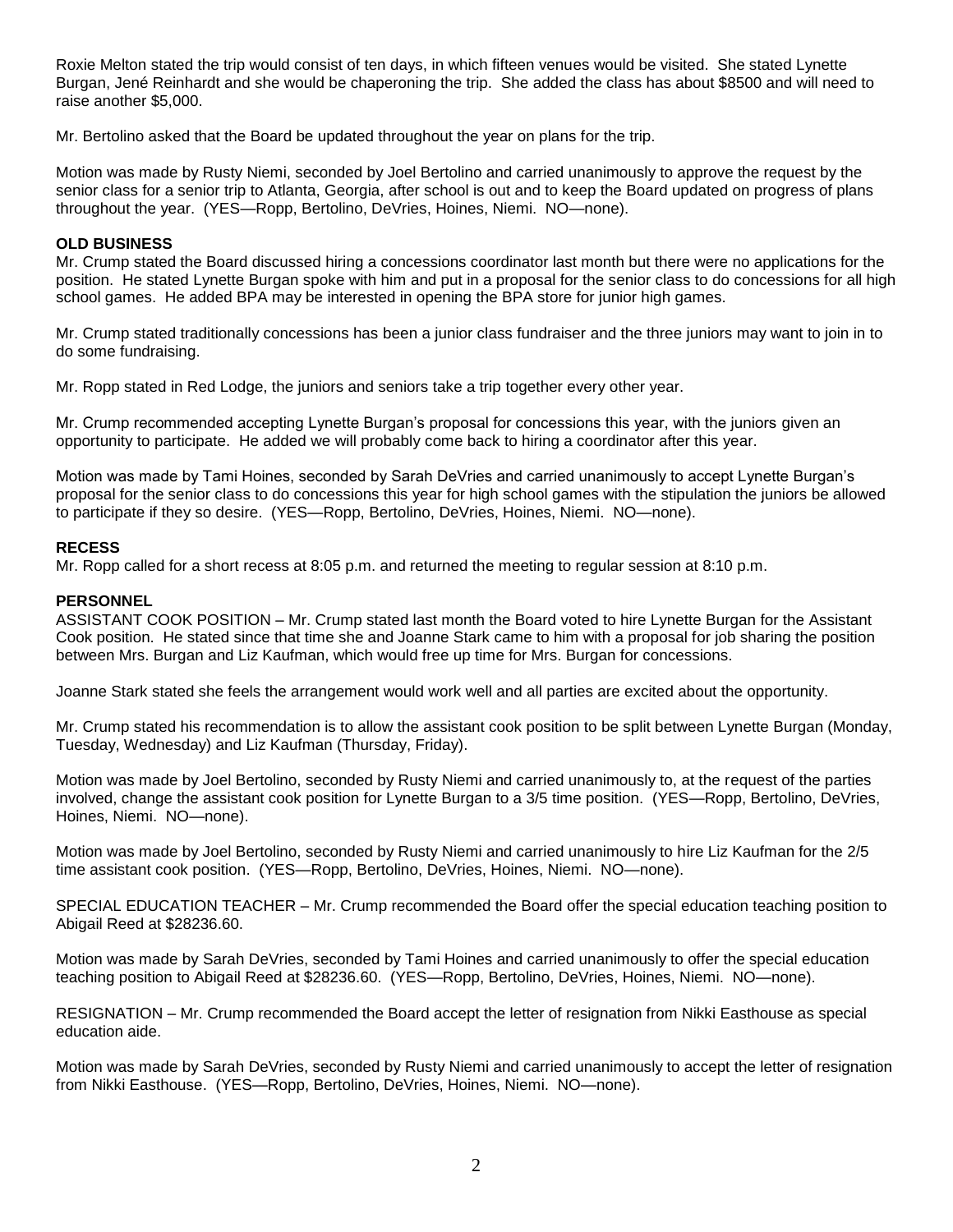COACHING RECOMMENDATIONS – Mr. Crump stated after conferring with the athletic director, he is making the following recommendations for coaching positions:

> Head High School Volleyball Coach Rezina Zeiler Asst. High School Volleyball Coach<br>
> Head High School Football Coach<br>
> Stacie New Style Neibauer Head High School Football Coach Head Junior High Girls Basketball Coach Ronnie Wright, Jr. Head High School Girls Basketball Coach George Nelson<br>Asst. High School Girls Basketball Coach George Mené Reinhardt Asst. High School Girls Basketball Coach Head High School Boys Basketball Coach Elliott Crump Asst. High School Boys Basketball Coach Kyle Neibauer Head Junior High Boys Basketball Coach Kyle Neibauer Head Track Coach Jené Reinhardt Asst. Track Coach George Nelson Asst. Track Coach **Kyle Neibauer** Kyle Neibauer Athletic Director **Athletic Director** Athletic Director

Mr. Crump stated it is the recommendation of the volleyball coaches and athletic director that the junior high volleyball coaching position be given to Katie O'Hara.

Motion was made by Sarah DeVries and seconded by Joel Bertolino to approve hiring the coaches and athletic director as recommended by the superintendent.

Mike Creeden stated he applied for the junior high volleyball coaching position and it is his understanding that since he held the position before being called up for active military duty, he should have it back upon his return.

Mr. Crump stated the Montana School Boards Association and legal staff has advised him that Roberts can continue with its tradition of the head coach picking the assistant coach. He stated the approval should probably be done in two separate motions.

Motion was made by Sarah DeVries, seconded by Joel Bertolino and carried unanimously to approve hiring coaches as recommended by the superintendent in the agenda material with the addition of Jené Reinhardt as athletic director. (YES—Ropp, Bertolino, DeVries, Hoines, Niemi. NO—none).

Motion was made by Tami Hoines, seconded by Rusty Niemi and carried unanimously to hire Katie O'Hara as the junior high volleyball coach, upon the recommendation of the coach and athletic director. (YES—Ropp, Bertolino, DeVries, Hoines, Niemi. NO—none).

Mr. Crump stated he will be opening the position of special education aide immediately.

### **NEW BUSINESS**

BEARTOOTH BILLINGS CLINIC – Mr. Crump stated the Beartooth Billings Clinic provides school nurse services for the district at an hourly rate. He stated this year's contract is increasing from \$32.50 per hour to \$33.48 per hour and the addition of \$.55 per mile for travel. He added he is concerned with the increased cost but this is a small budget item that would cost us much more to try to provide ourselves.

Motion was made by Joel Bertolino, seconded by Tami Hoines and carried unanimously to approve the contract with Beartooth Billings Clinic for school nursing services at the rate of \$33.48 per hour plus \$.55 per mile travel expense. (YES--Ropp, Bertolino, DeVries, Hoines, Niemi. NO—none).

STUDENT HANDBOOK – Mr. Crump noted the following changes made in the Student Handbook:

- Page 14 Use of I-pods or musical device in school allowed if approved by a teacher
- Page 24 No student allowed on the bus until the driver or coach is present
- Page 32 Grievance Procedure wording is closer to the wording in the policy
- Page 34 Students need to be allowed to use e-mail for school related purposes
- Page 46 Tardy policy puts more responsibility on the teachers.
- Page 53 Discipline grid no changes made as of yet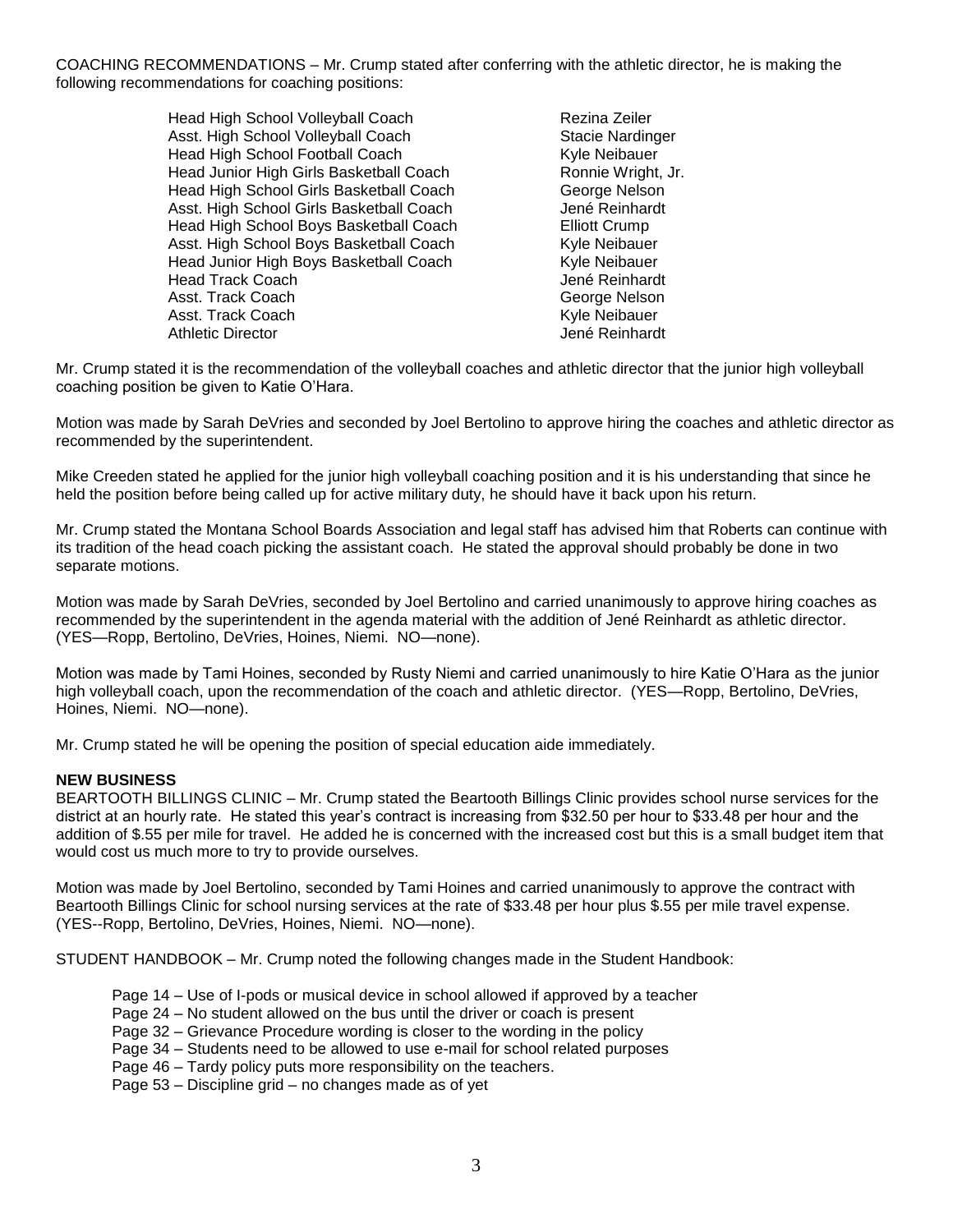Page 55 – School eligibility requirements, added the following:

4. Students that are eligible for participation prior to MHSA sanctioned end of the season tournament competitions will not lose their eligibility during the tournament without a case by case review by the Athletic Director and the Superintendent.

Mr. Niemi asked what students would use an I-pod for in school. Mr. Crump stated they are helpful to some students to avoid distractions in class.

Mr. Bertolino asked if we need to change how tardies are reported. Mr. Crump stated last year he and Mrs. Langager spent a great deal of time tracking tardies to keep up with the policy.

Mr. Bertolino asked if any big issues have come up with the discipline grid and if it isn't broken, he isn't willing to fix it.

Ms. Hoines stated we could get examples from other schools and look at it during the year.

Mr. Crump recommended approval of the 2012-2013 Student Handbook as presented.

Motion was made by Sarah DeVries, seconded by Rusty Niemi and carried unanimously to approve the 2012-2013 Student Handbook as presented by the superintendent. (YES—Ropp, Bertolino, DeVries, Hoines, Niemi. NO—none).

POLICY REVISIONS – Mr. Crump recommended the Board approve changing the word "principal" in the following policies to "administrator" and remove the word "principal" if it is in conjunction with the word "administrator" or "superintendent".

2160 Title I Parent Involvement 2309 Library Materials 2310 Selection of Library Materials 2314 Learning Materials Review 2413 Credit, Transfer and Assessment for Placement 2421 Promotion and Retention 3226 Bullying 3310 Student Discipline 3416 Administering Medicines 3612 District-Provided Access to Electronic Information, Services and Networks 4301 Community Relations 4316 Accommodating Individuals with Disabilities 5002 Accommodating Individuals with Disabilities 5015 Bullying

Motion was made by Joel Bertolino, seconded by Sarah DeVries and carried unanimously to approve the policy revision as recommended by the superintendent. (YES—Ropp, Bertolino, DeVries, Hoines, Niemi. NO—none).

Mr. Crump recommended a revision to Policy 1400, Regular Meetings, to move the meeting time from 7:00 p.m. to 6:00 p.m.

Motion was made by Rusty Niemi, seconded by Tami Hoines and carried unanimously to approve the policy revision to Policy 1400 as recommended by the superintendent. (YES—Ropp, Bertolino, DeVries, Hoines, Niemi. NO—none).

Mr. Crump recommended a revision to Policy 1420 Notice Regarding Public Comment, with the deletion of lines 19-22 which read, "For those individuals who desire to address the Board during the "public comment" portion of the meeting, if you haven't already done so, please sign your name to the sheet located \_\_\_\_\_\_\_\_\_\_\_\_ and indicate the general topic on which you will be commenting. The Board Chairperson will call individuals to speak in the order listed on the sheet provided."

Motion was made by Sarah DeVries, seconded by Tami Hoines and carried unanimously to approve the revision to Policy 1420 Notice Regarding Public Comment. (YES—Ropp, Bertolino, DeVries, Hoines. Niemi. NO—none).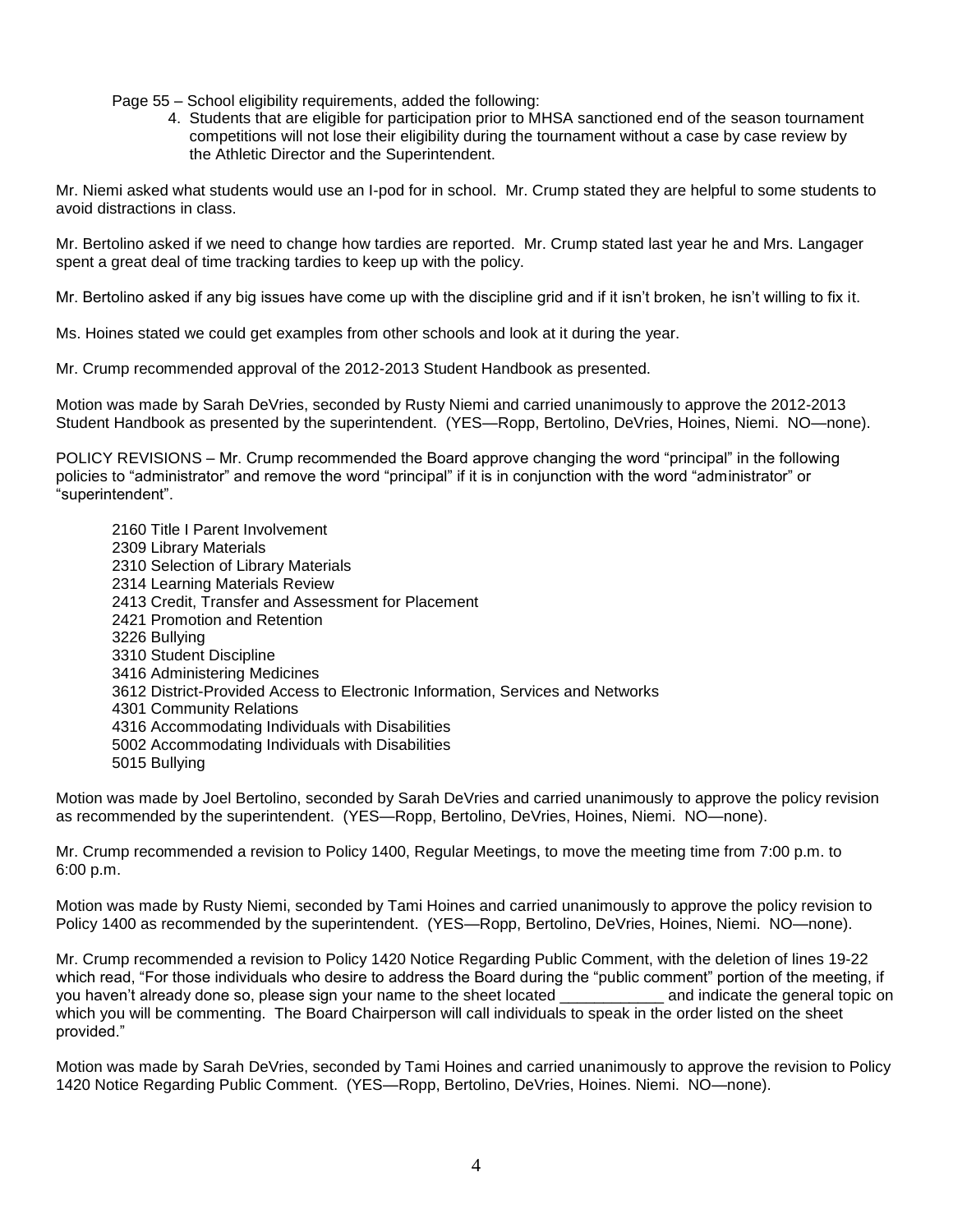Mr. Crump recommended revising Policy 3612P with the addition of the following on page 5:

4. The district shall provide age-appropriate instruction to students regarding appropriate online behavior. Such instruction shall include, but not be limited to: positive interactions with others online, including on social networking sites and in chat rooms; proper online social etiquette; protection from online predators and personal safety; and how to recognize and respond to cyberbullying and other threats.

Mr. Crump stated this material will be covered in computer or character education classes.

Motion was made by Tami Hoines, seconded by Joel Bertolino and carried unanimously to approve the revision to Policy 3612P as recommended by the superintendent. (YES—Ropp, Bertolino, DeVries, Hoines, Niemi. NO—none).

Mr. Crump stated Policy 5510 HIPAA needs the blanks filled in for the contact for the Privacy Officer. He recommended inserting "superintendent" on line 30, page 2 and Roberts School Superintendent, PO Box 78, Roberts MT 59070 on page 5, lines 10-13.

Motion was made by Joel Bertolino, seconded by Sarah DeVries and carried to approve the revision to Policy 5510 as recommended by the superintendent. (YES—Ropp, Bertolino, DeVries, Hoines, Niemi. NO—none).

Mr. Crump recommended revising Policy 6210 Principals with the addition of the following: "If there is not a principal the superintendent will assume these duties."

Motion was made by Rusty Niemi, seconded by Joel Bertolino and carried unanimously to approve the revision to Policy 6210 Principals as recommended by the superintendent. (NO—Ropp, Bertolino, DeVries, Hoines, Niemi. NO none).

STAFF HANDBOOK – Mr. Crump stated the change in start time of Board meetings from 7:00 p.m. to 6:00 p.m. needs to be made in the Staff Handbook.

Motion was made by Joel Bertolino, seconded by Sarah DeVries and carried unanimously to change the start time for Board meetings from 7:00 p.m. to 6:00 p.m. in the Staff Handbook. (YES: Ropp, Bertolino, DeVries, Hoines, Niemi. NO—none).

TRUSTEES FINANCIAL SUMMARY – Mrs. Obert reviewed the Trustees Financial Summary and asked for approval so it can be submitted.

Motion was made by Rusty Niemi, seconded by Joel Bertolino and carried unanimously to approve the 2011-2012 Trustees Financial Summary as presented. (YES—Ropp, Bertolino, DeVries, Hoines, Niemi. NO—none).

2012-2013 BUDGET ADOPTION – Mr. Crump recommended approval of the 2012-2013 budget report with the following budgeted fund amounts:

| <b>General Fund</b>          |     | \$1,044,892.74 |
|------------------------------|-----|----------------|
| <b>Transportation Fund</b>   |     | 96,224.50      |
| <b>Bus Depreciation Fund</b> |     | \$238,898.43   |
| <b>Tuition Fund</b>          | S.  | 4,250.00       |
| <b>Retirement Fund</b>       | S   | 151,494.44     |
| <b>Technology Fund</b>       | S   | 23,324.15      |
| Flexibility                  | S   | 8.35           |
| Debt Service Fund            | \$. | 99,817.50      |

Motion was made by Sarah DeVries, seconded by Tami Hoines and carried unanimously to approve the 2012-2013 Budget Report as recommended by the superintendent. (YES—Ropp, Bertolino, DeVries, Hoines, Niemi. NO—none).

MISCELLANEOUS – Mr. Ropp asked that Mr. Crump look into mementos for trustees who recently left the Board.

### **SUPERINTENDENT REPORT**

SUPERINTENDENT SCHEDULE – Mr. Crump stated he attended the SAM (School Administrators of Montana) Conference in Helena early in the month but has no plans to be out of the office the rest of the month.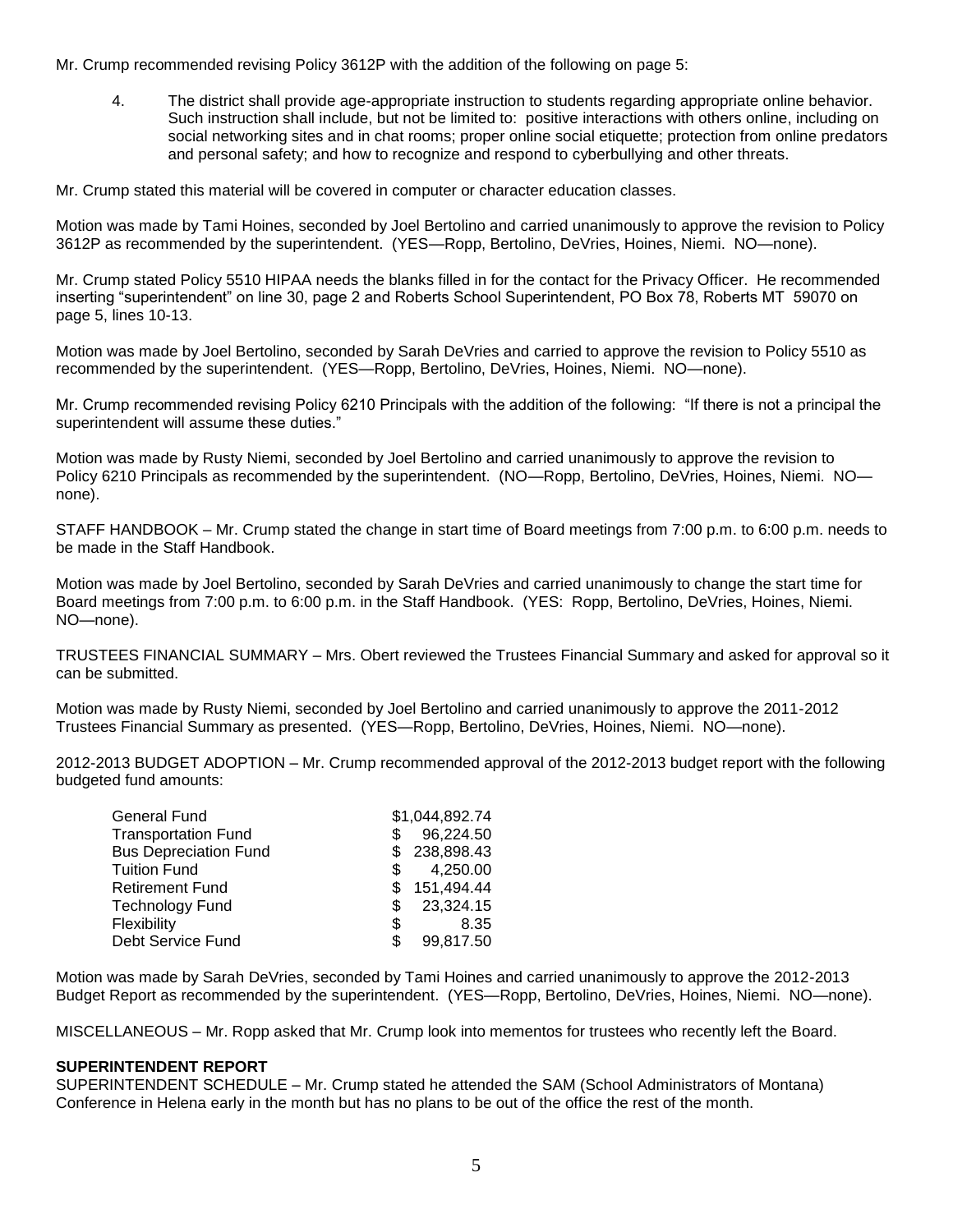2012 AYP RESULTS – Mr. Crump reported all three schools in the district passed AYP in all categories but the district may not make AYP in math. He stated he questioned OPI on how they arrived at their figures but hasn't received the final determination yet.

Mr. Crump stated in Montana, if a district doesn't make AYP three years in a row, it is designated as a school needing improvement. He stated he would like to make changes for this coming year to ensure we make AYP that include placing Mrs. Hogan with grades three to six to focus on all students testing at proficiency level and change the math lab at the high school level to a CRT Prep class for sophomores. He added to do this meant changing the class schedule.

Motion was made by Tami Hoines, seconded by Joel Bertolino and carried unanimously to approve the class schedule as presented on August 14, 2012. (YES—Ropp, Bertolino, DeVries, Hoines, Niemi. NO—none).

BOYS AND GIRLS CLUB GRANT – Mr. Crump stated the Boys and Girls Club received a grant to provide out of school programs for our students and he will be reporting more information as he receives it.

PIR SCHEDULE – Mr. Crump reviewed the schedule for the PIR days on August 24 and August 27, 2012.

REQUEST FOR KEYS – Mr. Crump stated he has had a request for a key for the building from a non-staff person and asked for input from the Board.

The consensus of the Board was to not issue keys to anyone but staff members.

#### **ADJOURNMENT**

Mr. Ropp adjourned the meeting at 10:35 p.m.

\_\_\_\_\_\_\_\_\_\_\_\_\_\_\_\_\_\_\_\_\_\_\_\_\_\_\_\_\_\_\_\_\_\_\_\_\_\_\_ \_\_\_\_\_\_\_\_\_\_\_\_\_\_\_\_\_\_\_\_\_\_\_\_\_\_\_\_\_\_\_\_\_\_\_\_\_\_

Board Chair **District Clerk**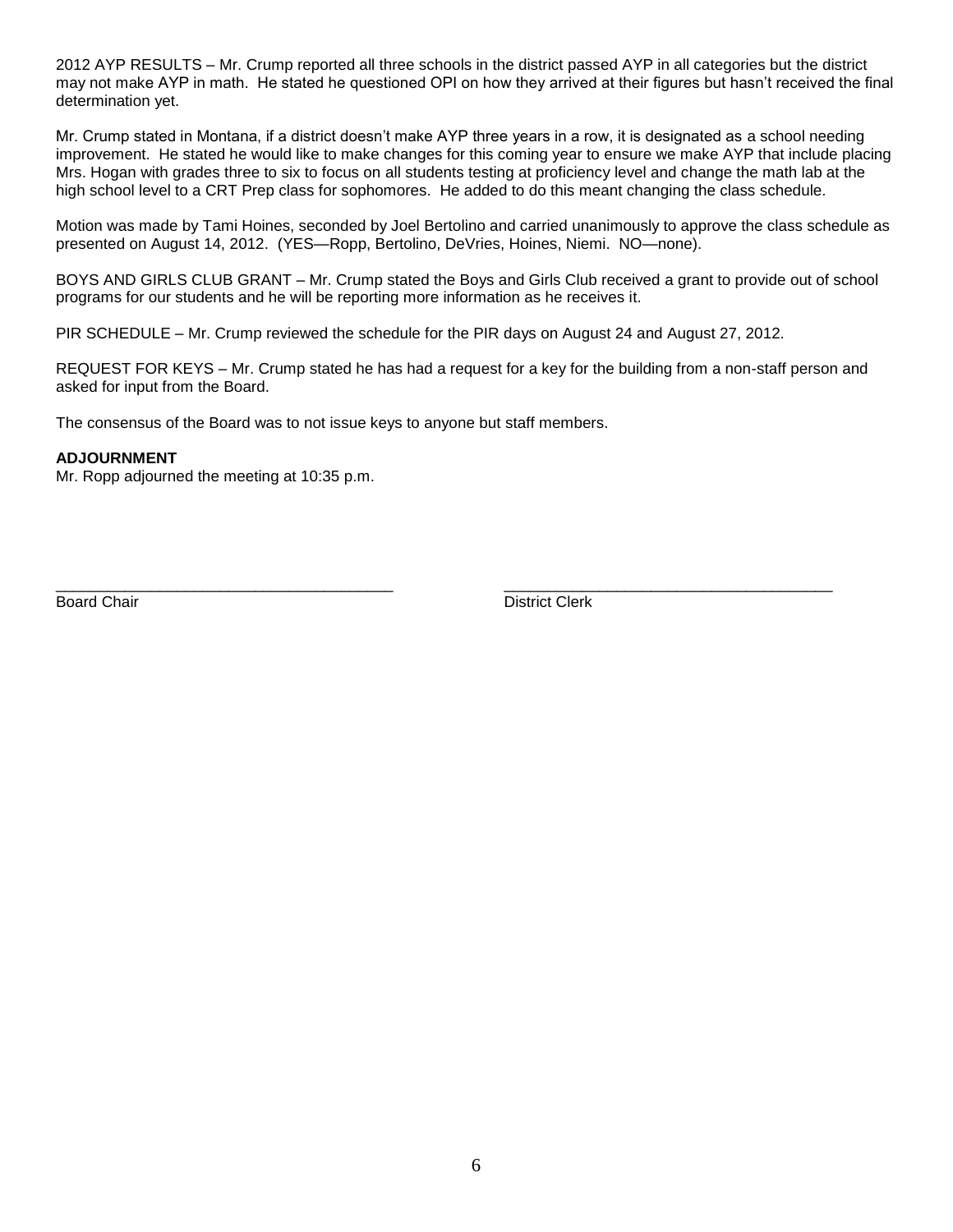### **MINUTES OF THE SPECIAL MEETING OF THE BOARD OF TRUSTEES ROBERTS SCHOOL DISTRICT NO. 5 AUGUST 23, 2012**

The special meeting of the Board of Trustees, Roberts School District No. 5, was called to order by Chair Frank Ropp at 6:40 p.m. on August 23, 2012, in the library at the Roberts School.

## **ATTENDANCE**

Frank Ropp, Chair Joel Bertolino, Vice Chair Sarah DeVries Tami Hoines Rusty Niemi

Elliott Crump, Superintendent JaLayne Obert, District Clerk

GUESTS: Chris DeVries, Elta Ayre

## **PLEDGE OF ALLEGIANCE**

The meeting began with the Pledge of Allegiance.

### **PUBLIC COMMENT**

Elta Ayre, speaking on behalf of the Roberts Community Foundation, asked the Board to write a letter to the Department of Transportation to ask for reconsideration of some of the plans for the highway through Roberts. She stated at the moment the plans call for a turn lane into town, which does nothing to slow down the traffic.

Mr. Bertolino stated the DOT won't lower the speed limit through Roberts because there isn't enough pedestrian and human traffic to worth a change.

Mr. Ropp stated the Board could take action on this topic at the September meeting.

### **SPECIAL EDUCATION AIDE**

Mr. Crump stated there were two very good candidates for the special education aide position but it is his recommendation the position be offered to Jaylee Booth for \$12.67 per hour for 5.25 hours per day.

Motion was made by Rusty Niemi, seconded by Sarah DeVries and carried unanimously to offer the special education aide position to Jaylee Booth at \$12.67 per hour for 5.25 hours per day. (YES—Ropp, Bertolino, DeVries, Hoines, Niemi. NO—none).

### **YWCCSSC CONTRACT**

Mr. Crump stated the Board needs to agree to the continuation of membership in the Yellowstone-West/Carbon County Special Services Cooperative.

Motion by made by Joel Bertolino, seconded by Tami Hoines and carried unanimously to continue membership in the Yellowstone-West/Carbon County Special Services Cooperative for the triennial period and as specified under the Cooperative's current Interlocal Agreement. The Board of Trustees has designated Elliott Crump, Superintendent, to serve as their representative to the Cooperative Joint Advisory Board. (YES—Ropp, Bertolino, DeVries, Hoines, Niemi. NO—none).

## **CLASS SCHEDULE**

Mr. Crump stated in the class schedule, pre-calculus is now trigonometry the first semester and statistics the second semester. He stated the problem is we don't have a course description for statistics in the course catalog and asked for approval of one he presented.

Motion was made by Sarah DeVries, seconded by Rusty Niemi and carried unanimously to approve the description for statistics and addition to the course catalog. (YES—Ropp, Bertolino, DeVries, Hoines, Niemi. NO—none).